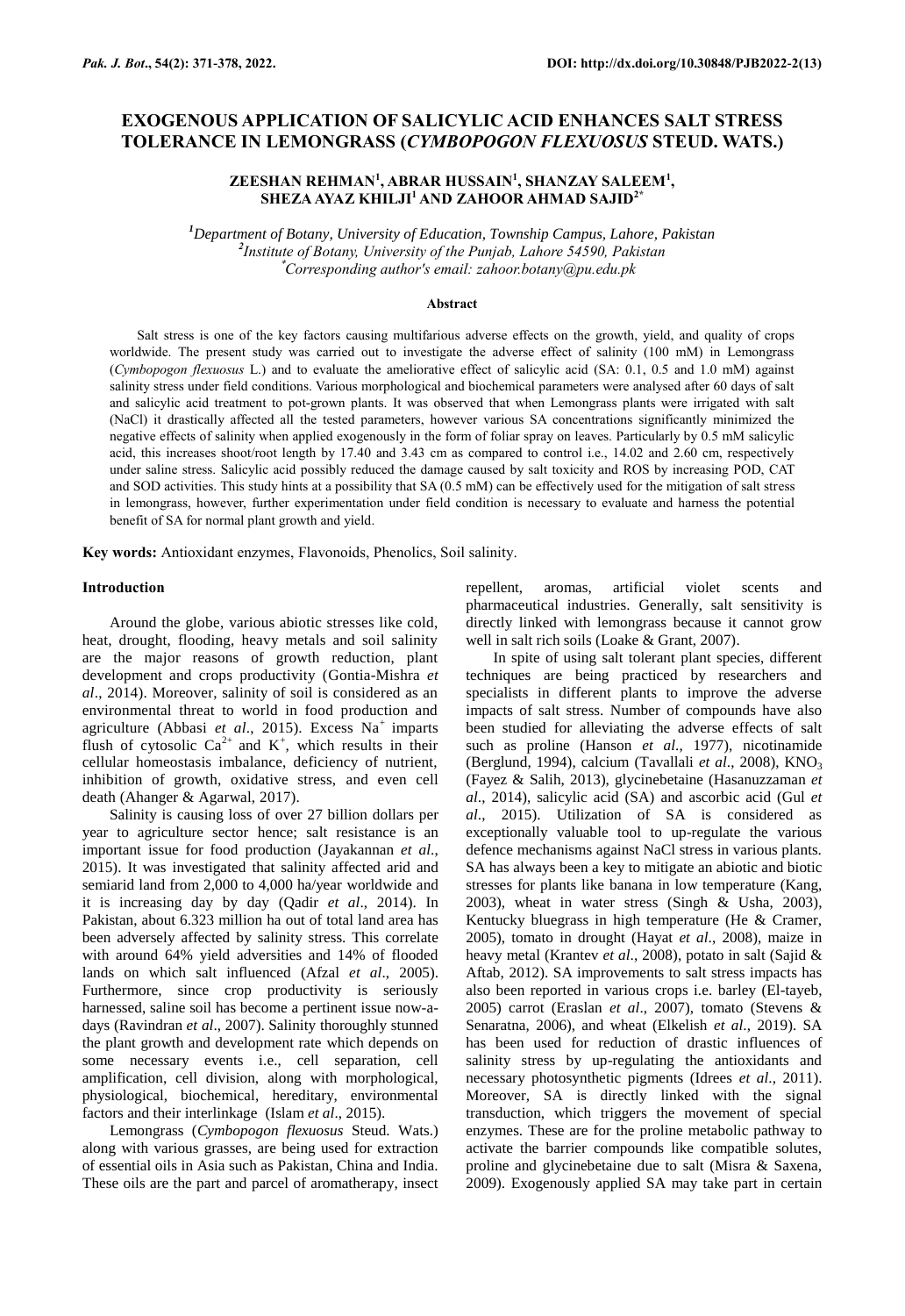reactions of plants, might be playing role in up-regulating and transporting of ions, and by closing the stomata (Gunes *et al*., 2005), growth, membranes permeability and photosynthesis (Barkosky & Einhellig*,* 1993). According to our knowledge, so far literature is scanty about studies regarding ameliorative effect of nonenzymatic antioxidant salicylic acid on lemongrass under salt stress conditions. The goal of present study is to investigate the deleterious effects of sodium chloride stress on morphological and biochemical attributes of lemongrass and to evaluate the potential benefit of this non-enzymatic antioxidant in improving salt stress tolerance with special reference to antioxidant enzymes.

## **Materials and Methods**

**Experimental layout and treatment plan for salt and salicylic acid:** Lemongrass seedlings (2-months old) were obtained from the Punjab University Seed Centre, Lahore, Pakistan. Plastic pots (9×15 cm) were filled with exactly 3 kg dried and well mixed soil having 4.4 mScm<sup>-1</sup> electrical conductivity, 8.2 pH, 0.93% organic matter, 2.8 mg/kg available phosphorus, 176.5 mg/kg available potassium, 40% saturation and loamy surface (from "Soil Fertility Research Institute" Irrigation Colony, Lahore). Healthy plants of uniform size were planted manually (one plant/pot). At the start, plants were manually irrigated with tap water for 30-days for their well establishment. Plants were weekly watered having 613.5 uScm<sup>-1</sup> Electrical conductivity, 2.35 Residual Sodium Carbonate  $(RSC)$ , 2.45 Ca<sup>++</sup> & Mg<sup>++</sup>, 3.65 Na<sup>+</sup>, 4.8 HCO<sup>3-</sup>, 1.15 Cl<sup>-</sup>, and 3.25 Sodium Absorption Ratio (SAR: Soil Fertility Research Institute, Irrigation Colony, Lahore, Pakistan). To see the alleviation potential of salt stress in lemongrass a factorial (4×2; salt and SA) experiment was set up by selecting the suitable concentrations. The various treatments of salt and SA were as follows:  $T_1$  Control (distilled water);  $T_2$  100 mM NaCl;  $T_3$  0.1 M of SA;  $T_4$ 0.5 M of SA;  $T_5$  1.0 M of SA;  $T_6$  0.1 M SA + 100 mM of NaCl;  $T_7$  0.5 M SA + 100 mM of NaCl;  $T_8$  1.0 M SA + 100 mM of NaCl. The salinity treatments were given as root drenching to 3-months-old plants. The distilled water was provided to control plants rather than solution of NaCl. To save from abrupt osmotic stress, NaCl was increased gradually to reach the required concentration of salt treatment. After every 7 days interval the plants were given 300 mL of 100 mM NaCl solution. Overall 3 concentrations (0.1, 0.5 and 1.0 mM) of SA were applied by foliar spray (100 ml / plant). At day  $60<sup>th</sup>$  of treatment, plants were up rooted for data recording (morphological and biochemical attributes) and leaves were collected from every treatment for biochemical assay.

**Data collection for morphological parameters:** Plants were harvested along with intact roots from the pot and with the help of measuring scale; average shoot and root length was recorded. Average number of leaves and tillers were counted manually. Diameter was determined by using Vernier calliper. Fresh weight of leaves was determined by using measuring balance (Scientech 5220). Afterward, a hot-air oven (70°C for 72 hrs) was used for estimating dry weight.

**Biochemical assays:** Plant material (1g fresh leaves) was crushed in sterilized ice-cold pestle/ mortar with 2-3 drops of 0.6% (v/v) Triton X-100 (Unilever, Karachi, Pakistan) and 0.1 g Polyvinyl Poly-pyrrolidone (PVP; Sigma-Aldrich) in a fine powder. This grinded sample was then thoroughly mixed in 2 mL of phosphate buffer (0.1 M: pH 7.8). The proportion for buffer to plant material was kept fixed i.e., 2:1 (v/w). Afterwards centrifugation was carried out by using Sorval RC-5B refrigerated centrifuge at 20000 rpm for 20 mints at 4°C. The crude extract (supernatant) was preserved at 4°C in an ependrof for estimation of enzyme activities.

Peroxidase (POX: EC 1.11.1.6) was quantitatively measured by using spectrophotometer as performed by the Guaicol  $H_2O_2$  method of Racuson & Foote (1965). Two test tubes were prepared, one taken as control and other as an experimental. Experimental tube was consisted of 0.2 mL 1% Guaicol, 2.5 mL of 0.1M Tris HCl (pH 7.8) and 10  $\mu$ L of crude extract. In the control sample distilled water was used instead of enzyme extract. Both the test tubes were left for 30 mints to complete the reaction at  $25 \pm 2$ °C. Then 0.2 mL of 0.3% Hydrogen peroxide was added drop-wise in both control and experimental samples. A reddish brown colour appeared indicating the completion of reaction. Following 3 minutes, absorbance was read at 470 nm in the spectrophotometer (UV-9900S).The enzyme specific activity for each sample was expressed in U/mL.

Catalase (E.C 1.11.1.5) was measured by using spectrophotometer, according to the method of Aebi (1983) with minor modifications. Briefly, 3 mL of reaction mixture in a test tube consisted of 100 mM sodium phosphate buffer (pH 7.8), 30 mM of  $H_2O_2$  and 100 µL of crude extract. The decline in optical density was read at 240 nm resulting from the breakdown of  $H<sub>2</sub>O<sub>2</sub>$ . Total catalase activity was measured as the amount of enzyme that brought about a decline in absorbance A240 of 0.01 per mint and expressed as one unit (U).

The activity of superoxide dismutase (SOD: E.C 1.15.1.1) was analyzed by using the method of Kumar *et al.*, (2002). The reaction mixture (3.0 mL) containing 0.1 mM EDTA, phosphate buffer (50 mM: pH 7.8), 13 mM methionine, 75 µM NBT, 50 mM sodium carbonate, 10  $\mu$ M riboflavin and 100  $\mu$ L of supernatant (crude extract) in a experimental test tube. While control test tube containing reaction mixture with distilled water replaces crude extract. Samples were illuminated by putting the both test tubes (experimental and control) under two 15 W lamp (white fluorescent light) for 15 min at 25°C. The optical density was recorded at 560 nm to observe the decrease in absorbance by using a spectrophotometer. The amount of enzyme brought about 50% inhibition of photochemical reduction of NBT which was considered as one unit (U) of SOD activity.

**Estimation of non enzymatic antioxidant activity:** For Flavonoids estimation, colorimetric procedure of Chang *et al*., (2002) was employed with minor modifications. The crude extract (250 μL) of lemongrass leaves were well mixed with mixture of 75  $\mu$ L of 5% NaNO<sub>2</sub> and 1.25 mL of distilled water. Afterward, 150 μL of 10% AlCl<sub>3</sub> was added and left for 5 mints at  $25 \pm 2$ °C. The reaction was started by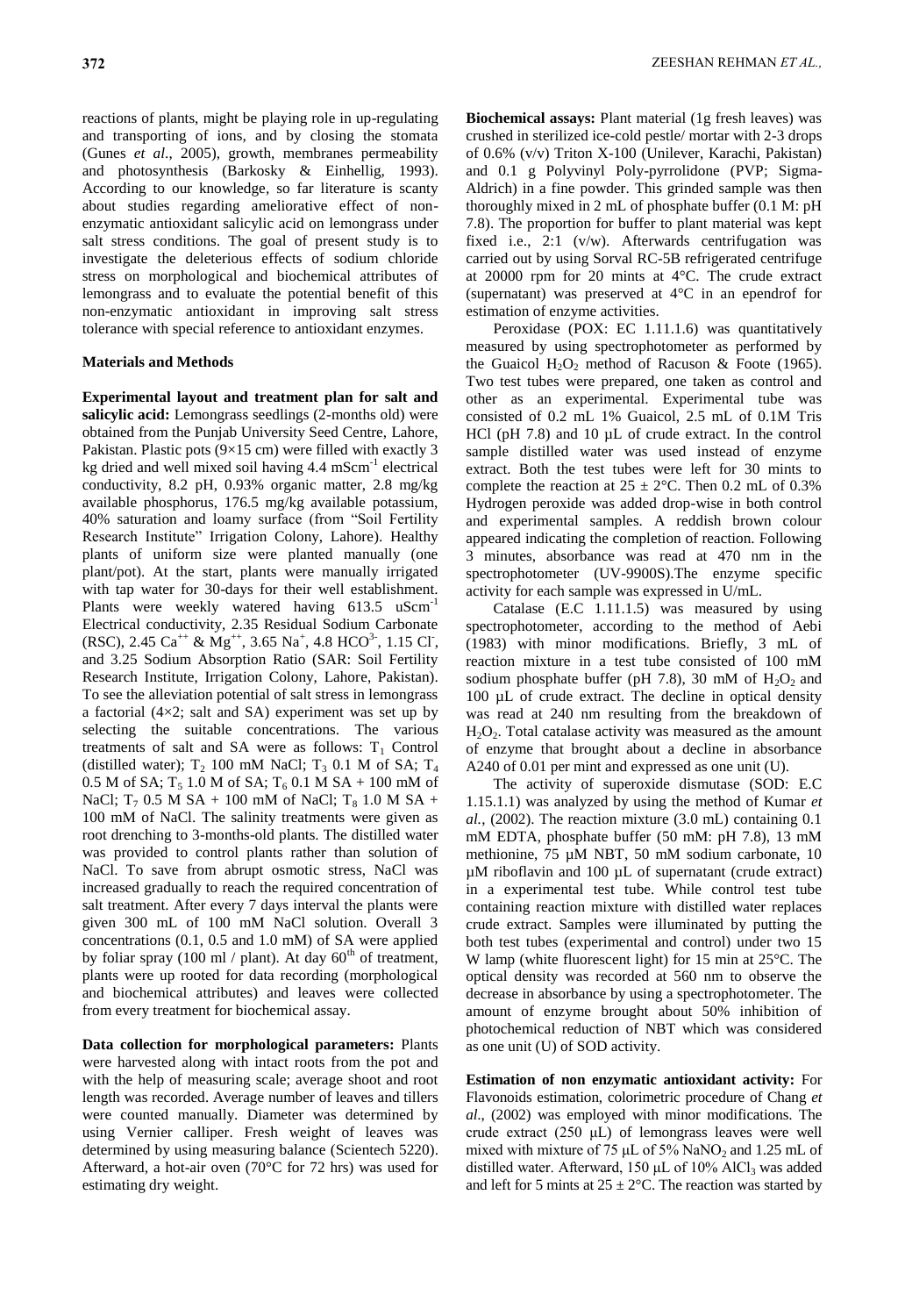addition of 0.5 mL of 1M NaOH. Finely volume was raised up to 2.5 mL by addition of deionised water. Absorbance of reaction mixture was read at 510 nm.

Phenolic contents were measured by using Folin-Ciocalteu reagent method (Ghafoor *et al*., 2011). Briefly the reaction mixture was prepared by adding Folin-Ciocalteu (0.25 mL: Merk) reagent, 0.25 mL of the crude plant extract in dilute form and 3.5 mL of distilled water to raise volume up to 4.6 mL. After that added 1 mL of  $20\%$  Na<sub>2</sub>CO<sub>3</sub> solution followed by vortex mixing and then samples were incubated at  $25 \pm 2^{\circ}$ C for two hours. For the blank reading 0.25mL of 80% methanol was added instead of plant extract. Absorbance was recorded on a spectrophotometer (UV-9000S) at 765 nm.

## **Statistical analysis**

The resultant data were analyzed by using statistical software SPSS-22.0.0 (SPSS Inc., Chicago city, IL, USA). Duncan Multiple Range Test (DMRT) was performed to the data for determining significance at  $p<0.05$ .

#### **Results**

**Shoot and root length:** As depicted in the Table 1, control sample showed plant shoot length 14.02 cm but shoot length was decreased to 12.31 cm by adding salt (100 mM). When only SA was applied exogenously, it increased shoot length maximum up to 16.64 cm at 1mM and minimum 15.49 cm at 0.1mM. While on applying SA i.e., 0.1, 0.5 and 1mM, to salt stressed (100 mM) plants it increased the shoot length and maximum shoot length (17.40 cm) was observed at 0.5 mM SA concentration.

The root length of control plants was 2.6 cm while salt treated plants showed the root length 2.1 cm at 100 mM concentration. On applying only SA in the form of spray to plants root length was 1.83 cm at 1mM, followed by maximum size of 2.6 cm at 0.1 mM SA treatment. But when SA was applied to salt treated plants, the maximum root length was 3.43 and 3.03 cm at 0.5 and 1.0 mM concentrations of SA and minimum (3.36 cm) at 0.1mM of SA.

**Number of leaves and tillers:** As shown in (Table 1) the control plants showed 15.94 leaves but this number of leaves was increased to 18.83 in 100 mM salt stress. Salinity stress increased the number of leaves with less intermodal distance as compared to control plants. When different treatments (0.1, 0.5 and 1mM) of SA was applied, the minimum number of plant leaves was13.73 at 1mM concentration of SA and maximum number of plant leaves was 16.99 at 0.5 mM of SA concentration. With increasing SA concentration, decrease in number of leaves was observed in salt treated plants. Highest number of leaves i.e., 12.63 was noted at 0.5 mM and minimum number of leaves i.e., 13.58 at 0.1 mM concentrations of SA.

The control plants (without any treatment) showed highest number of tillers *i.e.*, 4.35 but salt treated plants showed 4.11 number of tillers. On applying only SA to plants maximum increase in number of tillers 4.52 were observed at 0.1 mM and minimum 3.38 at 1.0 mM concentration of SA. In case of both salt (100 mM) and SA application, the maximum number of tillers i.e., 3.15 was observed at 0.5 mM and minimum (2.68) at 0.1 mM concentration of salicylic acid.

**Stem diameter:** In case of stem diameter; control plants showed 1.55 cm but decrease (1.15 cm) in stem diameter was observed in salt treated plants. On applying only SA, stem diameter was decreased, which showed maximum value (1.08 cm) at 0.1 mM and minimum 0.87 cm at 1mM concentration of SA. On the other hand, SA sprayed plants when treated with 100 mM NaCl, stem diameter increased i.e., 1.57cm at 0.1mM and 1.79 cm at 0.5 mM concentration of SA.

**Shoot fresh / dry weight:** The control plants showed 21 g fresh weight but salt treated plants showed 19 g fresh weight (Table 2). On applying SA alone, the maximum shoot fresh weight was 25.24 g at 0.5mM concentration and minimum was 20.60 g at 1.0 mM concentration. However, the foliar spray of salicylic acid was significantly alleviated the salinity stress when applied to salt treated plants. Maximum shoot fresh weight 22.92 g was recorded at 0.5 mM and minimum (21.92 g) at 1.0 mM concentration of SA.

The control plants showed 1.94 g shoot dry weight but salt treated plants showed 1.04 g dry weight. On applying only SA, the maximum shoot dry weight was 2.20g at 0.5mM concentration and minimum was 1.80 g at 1.0 mM concentration of SA. However, on applying the foliar spray of SA to salt treated plants, the maximum shoot dry weight 3.70 g was observed at 0.5mM concentration and minimum 2.15g at 1.0 mM concentration of SA.

**Root fresh/dry weight:** As the Table 2 indicates the control plants showed 12.33g root fresh weight but salt treated plants showed 13.66 g fresh weight. On applying only SA, average fresh weight of root was lessened to 13 g at 0.5 mM and 10.73 g at 1.0 mM concentration of SA. However, salicylic acid spray significantly alleviated the salinity stress when applied to salt treated plants. The maximum root fresh weight was 15.33 g at 0.5 mM concentration and minimum was 12.33 g at 1.0 mM concentration of SA.

The control plants showed 2.28 g root dry weight and salt treated plants showed 2.05 g dry weight. On applying only SA, the maximum root dry weight was found 3.93 g at 0.5 mM concentration and minimum 2.63 g at 1.0mM concentration. However, on applying foliar spray to salt stressed plants, the maximum dry weight of root (4.86 g) was at 0.5 mM concentration and minimum (3.25 g) at 0. 1 mM concentration of SA.

## **Biochemical enzyme assays**

**Peroxidase activity:** The peroxidase activity of control plants revealed 3.2 units/mL of tissue while salinity stress of 100 mM resulted in increased enzyme activity i.e., 3.8 units/mL of tissue. On applying SA alone, the maximum Peroxidase activity was 3.1 units/mL of tissue at 1.0 mM concentration and minimum (2.9 units/mL of tissue) was observed on 0.5 mM concentration. However, on the application of both SA and salt, the highest POD activity was 5.2 units/mL of tissue at 0.5 mM concentration and minimum was 4.5 units/mL of tissue at 0.1 mM foliar spray of SA under 100 mM concentration of NaCl.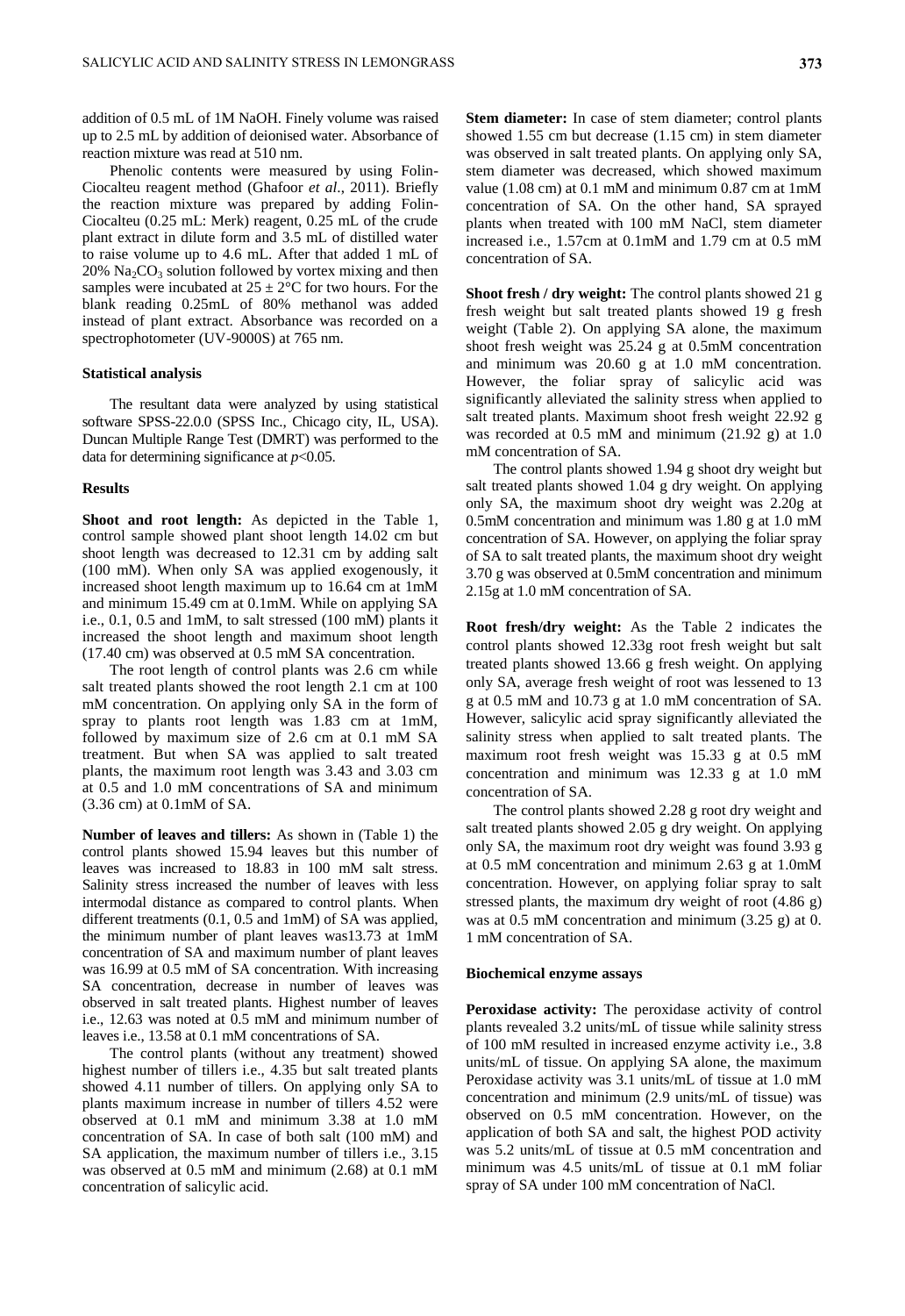| <b>Treatments</b>        | Length of hoot<br>(cm)      | Length of root<br>(cm)       | <b>Leaves</b><br>No.        | <b>Tillers</b><br>No.      | <b>Stem diameter</b><br>(cm) |
|--------------------------|-----------------------------|------------------------------|-----------------------------|----------------------------|------------------------------|
| T1 (Without NaCl and SA) | $14.02 \pm 2.31^{\circ}$    | $2.60 \pm 0.20^{\circ}$      | $15.94 \pm 6.44^c$          | $4.35 \pm 2.40^a$          | $1.55 \pm 0.15^b$            |
| T2 (NaCl100 mM)          | $12.31 \pm 2.01^d$          | $2.13 \pm 0.18^{bc}$         | $18.83 \pm 8.23^a$          | $4.11 \pm 2.22^a$          | $1.15 \pm 0.35^{\circ}$      |
| T3(SA 0.1 mM)            | $15.49 \pm 2.31^b$          | $2.06 \pm 0.08^{\circ}$      | $14.74 \pm 5.25^{\circ}$    | $4.52 \pm 3.26^a$          | $1.08 \pm 0.10^c$            |
| T4 (SA 0.5 mM)           | $16.38 \pm 2.05^a$          | $2.56 \pm 0.47^c$            | $16.99 \pm 6.54^b$          | $4.01 \pm 2.50^a$          | $1.18 \pm 0.08^c$            |
| $T5$ (SA 1.0 mM)         | $16.64 \pm 2.44^a$          | $1.83 \pm 0.44$ <sup>c</sup> | $13.73 \pm 5.11^{\text{d}}$ | $3.38 \pm 1.83^b$          | $0.93 \pm 0.12^b$            |
| $T6$ (NaCl + SA 0.1 mM)  | $16.53 \pm 2.25^{\text{a}}$ | $3.36 \pm 0.23^{\text{a}}$   | $13.58 \pm 5.46^{\text{d}}$ | $2.68 \pm 1.53^{\rm h}$    | $1.57 \pm 0.13^b$            |
| $T7 (NaCl + SA 0.5 mM)$  | $17.40 \pm 3.53^{\text{a}}$ | $3.43 \pm 0.97^{\text{a}}$   | $12.63 \pm 5.24^e$          | $4.03 \pm 1.52^{\text{a}}$ | $1.79 \pm 0.08^a$            |
| $T8 (NaCl + SA 1.0$ mM)  | $15.48 \pm 2.68^b$          | $3.03 \pm 0.23^b$            | $12.05 \pm 1.83^e$          | $3.15 \pm 1.58^b$          | $1.02 \pm 0.09^c$            |
| Significance             | NS.                         | $\ast$                       | $\ast$                      | <b>NS</b>                  | $\ast$                       |

**Table 1. Comparative effect of various concentrations of salt and salicylic acid on morphological features of Lemongrass.**

Values having the same alphabets are not significantly different, according to DMRT at (*p<*0.05) non-significant (NS) & Significant (\*) at 0.05 %

Values showing in table are means  $\pm$  SE (n = 9)

**Table 2. Comparative effect of different treatments of salt and salicylic acid on fresh/dry weight response of shoot and root of Lemongrass.**

| <b>Treatments</b>        | <b>Shoot</b>                    |                               | <b>Root</b>              |                              |  |
|--------------------------|---------------------------------|-------------------------------|--------------------------|------------------------------|--|
|                          | Fresh weight (g)                | Dry weight (g)                | Fresh weight (g)         | Dry weight (g)               |  |
| T1 (Without NaCl and SA) | $21.00 \pm 0.57^b$              | $1.94 \pm 0.007$ <sup>c</sup> | $12.33 \pm 1.76^d$       | $2.28 \pm 0.58$ <sup>c</sup> |  |
| T2 (NaCl 100 mM)         | $19.00 \pm 0.55$ <sup>d</sup>   | $1.04 \pm 0.005^{\text{d}}$   | $13.66 \pm 1.76^c$       | $2.05 \pm 0.76^{\circ}$      |  |
| T3 (SA 0.1 mM)           | $22.61 \pm 0.005^{\circ}$       | $2.10 \pm 0.005^b$            | $10.73 \pm 0.17^b$       | $3.24 \pm 0.67^b$            |  |
| T4 (SA 0.5 mM)           | $25.24 \pm 0.005^a$             | $2.20 \pm 0.057^b$            | $14.00 \pm 1.60^b$       | $3.93 \pm 0.41^b$            |  |
| T5 (SA 1.0 mM)           | $20.60 \pm 0.07$ <sup>bc</sup>  | $1.80 \pm 0.057$ <sup>c</sup> | $12.33 \pm 1.83^d$       | $2.63 \pm 0.56^b$            |  |
| $T6 (NaCl + SA 0.1$ mM)  | $21.93 \pm 0.005$ <sup>c</sup>  | $2.50 \pm 0.025^b$            | $13.33 \pm 0.66^{\circ}$ | $3.25 \pm 1.00^b$            |  |
| $T7 (NaCl + SA 0.5 mM)$  | $22.92 \pm 0.057$ <sup>bc</sup> | $3.70 \pm 0.05^{\text{a}}$    | $15.33 \pm 1.20^a$       | $4.86 \pm 0.54$ <sup>a</sup> |  |
| $T8 (NaCl + SA 1.0 mM)$  | $21.92 \pm 0.05^{\circ}$        | $2.15 \pm 0.005^b$            | $12.33 \pm 2.94^d$       | $3.75 \pm 0.47^b$            |  |
| Significance             | $\star$                         | <b>NS</b>                     | $\star$                  | <b>NS</b>                    |  |

Values having the same alphabets are not significantly different according to DMRT at (*p<*0.05)

Non-significant (NS) & Significant (\*) at 0.05 %

Values showing in table are means  $\pm$  SE (n = 9)

**Catalase activity:** As evident from Fig. 1, the catalase activity of control plants was 2.20 units/mL; but plants showed 2.50 units/mL under salt stress. When only SA was applied, the maximum increase i.e., 2.32 units/mL was observed at 0.5mM concentration while minimum catalase activity was 2.25 units/mL at 1.0mM concentrations. On the application SA and salt, treated plants the maximum value of catalase activity 2.62 units/mL was at 0.1 mM SA and minimum catalase activity i.e., 2.59 units/Ml was at 1.0mM concentration of SA.

**Superoxide dismutase activity:** The SOD of control plants was 19 units/mg of protein while plants showed the increase in SOD activity i.e., 38.4 units/mg of protein under salt stress (100 mM). On applying salicylic acid exogenously, significant effect in ameliorating the drastic effects of NaCl on SOD activity was found. The maximum SOD activity was 39.8 units/mg of protein at 1.0 mM and minimum was 34 units/mg of protein at 0.1 mM. The SA showed its maximum increase 42.5 units/mg of protein at 0.1 mM and minimum 50.8 at 0.5 mM concentration with 100mM salt (Fig. 1).

## **Non enzymatic antioxidant activity**

**Flavonoid content:** The control plants showed 11.25 mg/g of flavonoids but the plant under salinity stress showed enhanced flavonoids contents i.e., 23.5 mg/g (Fig. 1). On applying SA the maximum flavonoids were 16.4 mg/g at 1.0 mM concentration and minimum flavonoids 13.3 mg/g were found at 0.1 mM. The plants showed maximum flavonoids 30.1 mg/g at 0.1mM and minimum flavonoids i.e., 28.5 mg/g at 1.0 mM concentration of SA under 100 mM NaCl salt stress.

**Phenolic contents:** The control plants showed phenolic contents i.e., 1.21 mg/g but the plants under salinity stress of 100 mM NaCl showed enhanced phenolics contents up to 1.62 mg/g. On applying SA, the maximum phenolics 1.52 mg/g at 1.0mM concentration and minimum phenolics 1.1 mg/g at 0.1 mM concentration were observed. The plants showed maximum phenolics 1.93 mg/g at 1.0 mM and minimum phenolics 1.72 mg/g at 0.1 mM foliar spray of SA under 100 mM concentration of salt stress.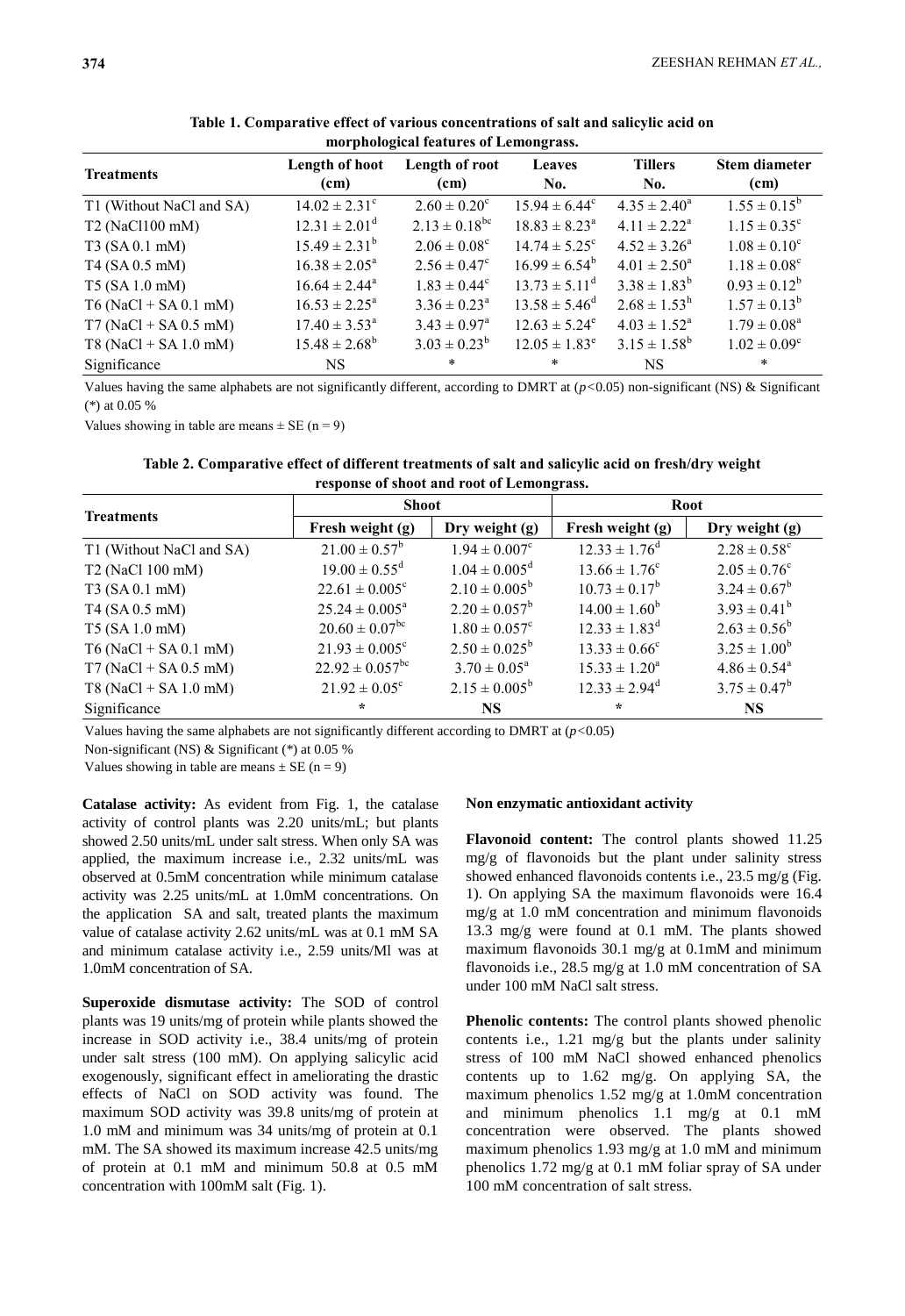

Fig. 1. Effect of SA on biochemical parameters of lemon grass under salt stress; ( A) Catalase and POD Activity, (B) SOD Activity, (C) Flavonoids contents, (D) Phenolic contents.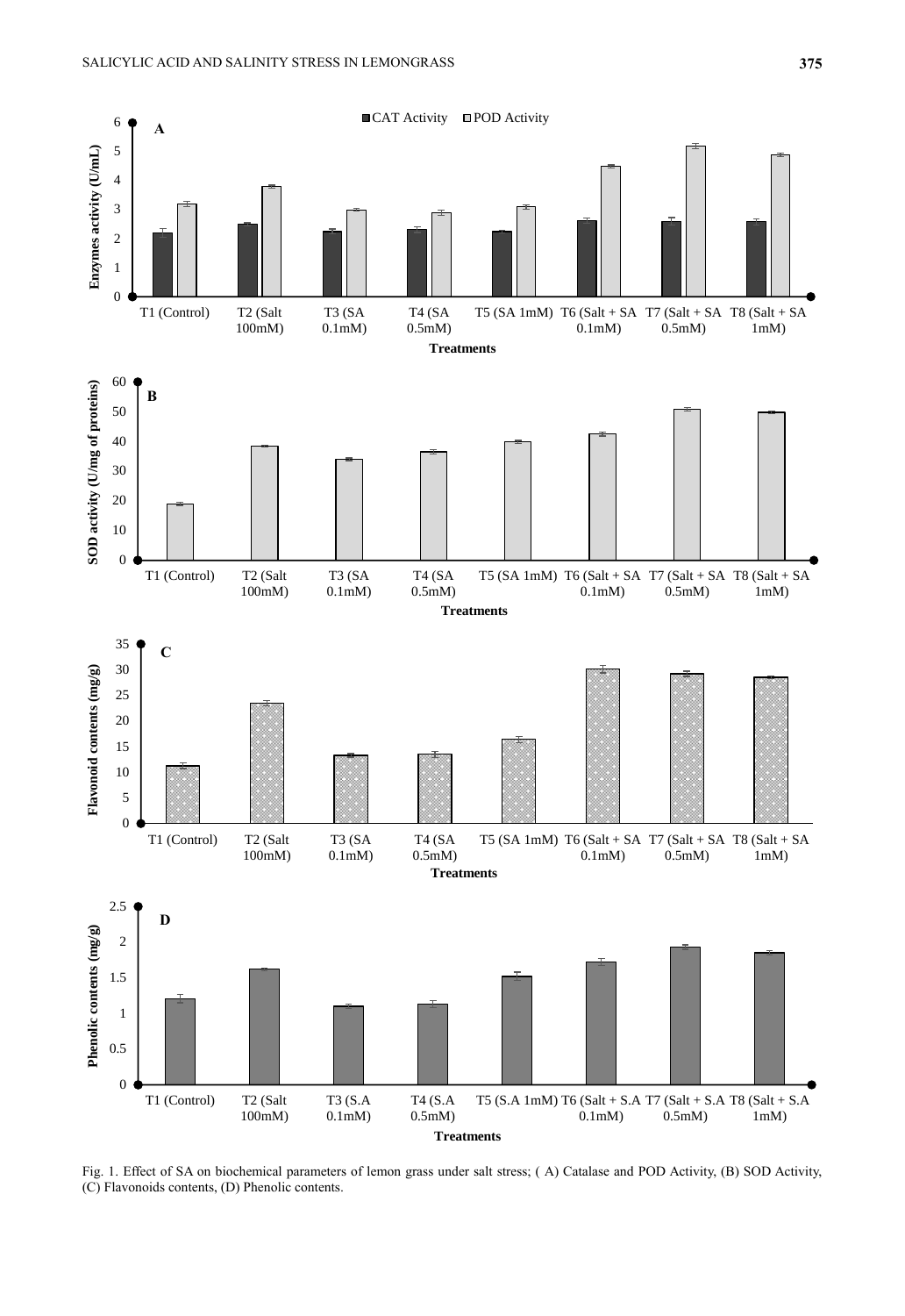## **Discussion**

Salinity stress proves to be an inhibitor of not only certain plant growth parameters and development but yield as well. Excessive amounts of salt are found to create ionic imbalances and osmotic stresses in various plants spp. (Maggio *et al*., 2000). These effects thus create various types of abnormalities like severe oxidative damage that may ultimately end up in diminished growth of plants (Zhu, 2001). In this study, foliar spray of SA enhanced morphological attribute of lemongrass under salt stress conditions. The diminish in plant shoots/root lengths, number of root/tillers, leaves and fresh/dry weight and diameter of stem under salt stress might be a regular impact of the poisonous  $Na<sup>+</sup>$ and Cl<sup>-</sup> ions accumulation in cells which extremely influence cell expansion and division as reported by Munns (1993). This declining growth under saline stress, a regular feature, has been observed in different plants by many authors (Alpaslan & Gunes, 2001; Kaya & Higgs, 2002; Sivritepe *et al*., 2003). Foliar sprays of salicylic acid overcome these constraints as compared with the non-sprayed salt stress plants. These comparative outcomes were studied by El-Tayeb (2005) in barley, Stevens & Senaratana (2006) in tomato, Gunes *et al*., (2007) in maize and Yildirim *et al*., (2008) in cucumber. They stated that foliar SA application improved the deleterious impacts of salinity stress on all the growth characteristics of plants. This positive outcome of salicylic acid could be ascribed to an enhanced CO<sub>2</sub> absorption, rate of photosynthesis and enhanced mineral up take by the plants treated with SA as compared to non-treated SA plants.

In literature, studies revealed that any type of stress enhance the production of Reactive Oxygen Species (ROS) in plants (Lalarukh & Shahbaz, 2020; Sharma *et al*., 2012). They reported that salt stress is thought to bring about production of ROS in plants causing oxidative damage. CAT (Catalases), POX (Peroxidases) and SOD (Superoxide dismutase) are antioxidant agents that shield cells from oxidative damage of highly reactive free radicals. To ameliorate and repair the damage done by ROS, plants build up a heavy framework of antioxidant agents. These antioxidant agents protecting framework can be found in various sub-cellular compartments as revealed by Gilani *et al*., (2020). Generally, salicylic acid work as an antioxidant agents and concentrated in the chloroplast, ensure the photosynthetic system intact and scavenging the free radicals which are actual reason behind damages. These impacts might be because of securing the endogenous antioxidant frameworks regularly related with enhanced protection from oxidative stress and additionally monitoring the free radicals level in tissues of plants, reported by Sreenivasulu *et al*., (2000). The upregulation of antioxidant enzymes activities during this investigation in lemongrass by SA spray could be considered as a marker for developing a defensive mechanism and to diminish oxidative damage caused by salt stress. It has been observed that salt stress causes oxidative stress by limiting the carbon dioxide absorption, presenting chloroplasts to extreme excitation

energy resulting into an increase the production of ROS from triplet chlorophyll (Gossett *et al*., 1994). Additionally, the production of antioxidant enzymes and defensive part of sheaths (membranes) by SA caused increment in resilience against the damage to plant (Turan & Aydin, 2005).

During this investigation, an increment in antioxidant enzymes activities with salt and increasing in salicylic acid concentration, turned out to be useful in mitigating the destructive impact of salt. The increase in POD and CAT activities might be due to increase in  $H_2O_2$  a significant ROS created in response of various stresses. Present study revealed that scavenging of SOD increased under NaCl stress and this increasing pattern was also found by foliar spray of SA at various levels compared to non-sprayed control plants. These outcomes are comparative with Jaiswal *et al*., (2014) who reported that SOD was one of the major superoxide scavengers. It acts as first line of defence against the oxidative stress. They suggested that salt resistance in soybean might be due to enhanced activities of antioxidant enzymes. The activities of different antioxidative enzymes in turn re-established a specific oxidative balance and ultimately inhabit the cell damage caused by secondary oxidative stress. In addition to this, it is recommended that soybean being a moderately salt tolerant plant may have deteriorating ROS neutralizing mechanism, along with other resistance framework, to acclimatize stress. In present study, salinity enhanced superoxide dismutase movement (SOD) which in line with Fahad & Bano (2012) investigation on maize plants. According to their findings, saline condition brought about fundamentally higher SOD activity especially in leaves. During this investigation, SA enhanced the antioxidant system of lemongrass plants that reflected in better growth of plants under NaCl stress.

## **Conclusions**

In conclusion, the significant reductions in all the studied morphological and biochemical parameters of lemongrass at concentration of 100 mM NaCl seems to indicate that it does not thrive well in high salt levels. Further, the salinity threshold level might be lower than 100 mM. Salicylic acid a potent non enzymatic antioxidant at lower concentration (0.5 mM) possibly reduced the damage caused by salt toxicity and ROS by increasing POD, CAT and SOD activities.

#### **References**

- Abbasi, G.H., J. Akhtar, R. Ahmad, M. Jamil, M. Anwar-ul-Haq, S. Ali and M. Ijaz. 2015. Potassium application mitigates salt stress differentially at different growth stages in tolerant and sensitive maize hybrids. *Plant Growth Regul.,* 76: 111-125.
- Aebi, H.E. 1983. Catalase. In*:* (Ed.): Bergmeyer, H.U. *Methods of enzymatic analysis*. Verlag Chemie, Weinhem, pp. 273-286.
- Afzal, I., S.M.A. Basra, N. Ahmad and M. Farooq. 2005. Optimization of hormonal priming techniques for alleviation of salinity stress in wheat (*Triticum aestivum* L.). *Cad. Pes. Sér. Biol.,* 17(1): 95-109.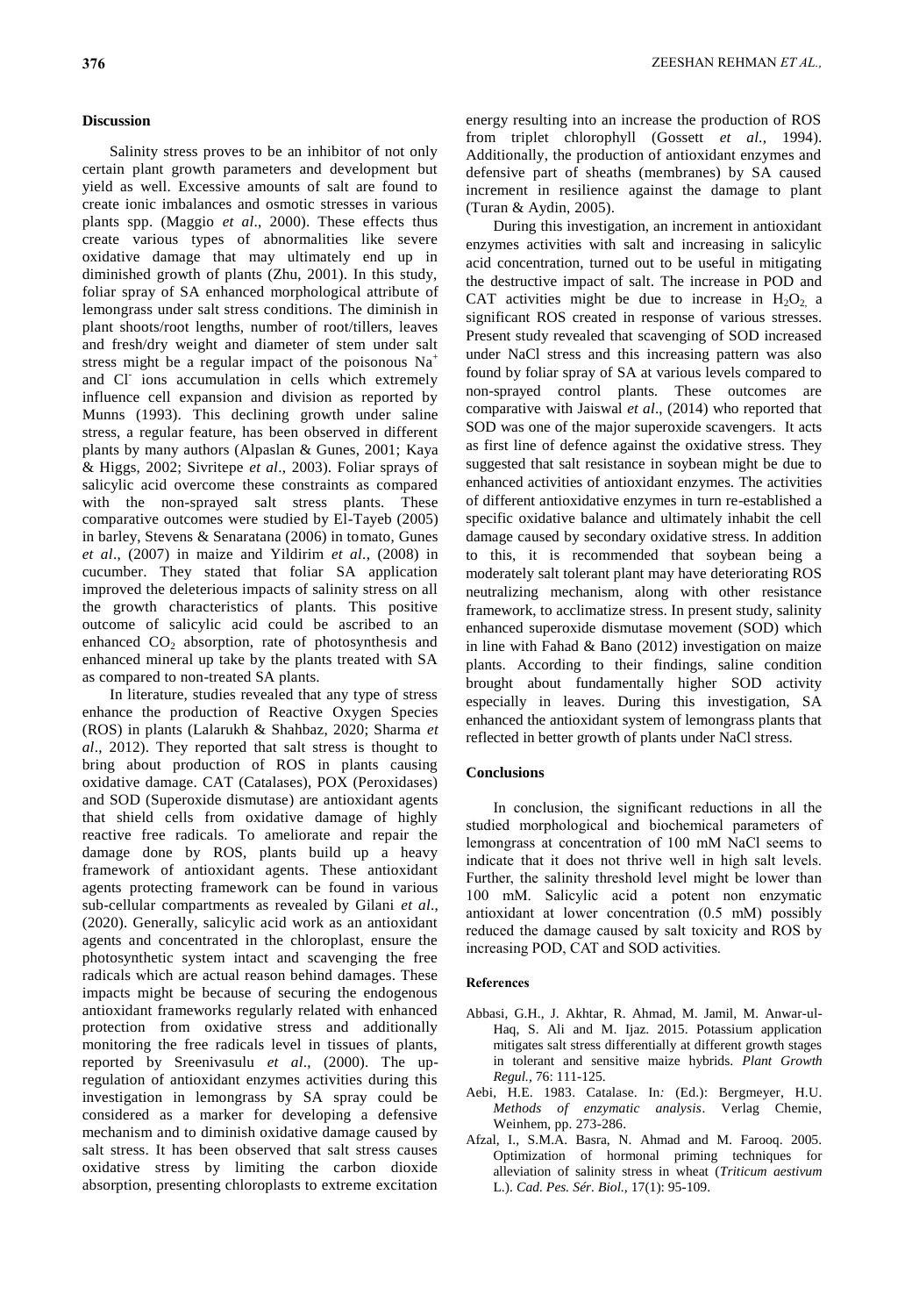- Ahanger, M.A. and R.M. Agarwal. 2017. Salinity stress induced alterations in antioxidant metabolism and nitrogen assimilation in wheat (*Triticum aestivum* L.) as influenced by potassium supplementation. *Plant Physiol. Biochem.,*  115: 449-460.
- Alpaslan, M. and A. Gunes. 2001. Interactive effect of boron and salinity stress on the growth, membrane permeability and mineral composition of tomato and cucumber plants. *Plant Soil,* 236: 123-128.
- Barkosky, R.R. and F.A. Einhellig. 1993. Effects of salicylic acid on plant water relationship. *J. Chem. Ecol.,* 19: 237- 247.
- Berglund, T. 1994. Nicotinamide, a missing link in the early stress response in eukaryotic cells: A hypothesis with special reference to oxidative stress in plants. *[FEBS](https://febs.onlinelibrary.wiley.com/doi/full/10.1046/j.0014-2956.2003.03782.x) Lett.,* 351(2): 375-383.
- Chang, C.C., M.H. Yang, H.M. Wen and J.C. Chern. 2002. Estimation of total flavonoid content in Propolis by two complementary colorimetric methods. *J. Food Drug [Anal.,](https://www.researchgate.net/journal/1021-9498_Journal_of_Food_and_Drug_Analysis)* 10(3): 178-182.
- Elkelish, A.A., M.H. Soliman, H.A. Alhaithloul and M.A. El-Esawi. 2019. Selenium protects wheat seedlings against salt stress-mediated oxidative damage by up-regulating antioxidants and osmolytes metabolism. *Plant Physiol. Biochem.,* 137: 144-153.
- El-Tayeb, M.A. 2005. Response of barley grains to the interactive effect of salinity and salicylic acid. *Plant Growth Regul.,* 45: 215-224.
- Eraslan, F., I. Ali, A. Gunes and A. Mehmet. 2007. Impact of exogenous salicylic acid on the growth, antioxidant activity and physiology of carrot plants subjected to combined salinity and boron toxicity. *Sci. Hort.,* 113: 120-128.
- Fahad, S. and A. Bano. 2012. Effect of salicylic acid on physiological and biochemical characterization of maize grown in saline area. *Pak. J. Bot.,* 44(4): 1433-1438.
- Fayez, K.A. and A.B. Salih. 2013. Improving drought and salinity tolerance in barley by application of salicylic acid and potassium nitrate. *J. Saudi Soc. Agric. Sci.,* 13: 45-55.
- Ghafoor, K., F. Al-Juhaimi and Y.H. Choi. 2011. Effects of grape (*Vitis labrusca* B.) peel and seed extracts on phenolics, antioxidants and anthocyanins in grape juice. *Pak. J. Bot.,* 43: 1581-1586.
- Gilani, M., S. Danish, N. Ahmed, A.A. Rahi, A. Akrem, U. Younis I. Irshad and R.K. Iqbal. 2020. Mitigation of drought stress in spinach using individual and combined applications of salicotylic acid and potassium. *Pak. J. Bot.,* 52(5): 1505-1513.
- Gontia-Mishra, I., S. Sasidharan and S. Tiwari. 2014. Recent developments in use of 1-aminocyclopropane-1 carboxylate (ACC) deaminase for conferring tolerance to biotic and abiotic stress. *Biotechnol. Lett.,* 36: 889-898.
- Gossett, D.R., E.P. Millhollon and M.C. Lucas. 1994. Antioxidant response to NaCl stress in salt-tolerant and salt-sensitive cultivars of cotton. *J. Crop Sci.,* 34: 706-714.
- Gul, H., R. Ahmad and M. Hamayun. 2015. Impact of exogenously applied ascorbic acid on growth, some biochemical constituents and ionic composition of Guar (*Cymopsis tetragonoloba*) subjected to salinity stress. *Pakhtunkhwa. J. Life Sci.,* 03: 22-40.
- Gunes, A., A. Inal and M. Alpaslan. 2005. Effects of exogenously applied salicylic acid on the induction of multiple stress tolerance and mineral nutrition in maize (*Zea mays* L.). *Arch. Agron. Soil Sci.,* 51: 687-695.
- Gunes, A., A. Inal, M. Alpaslan, F. Eraslan, E.G. Bagci and N. Cicek. 2007. Salicylic acid induced changes on some physiological parameters symptomatic for oxidative stress and mineral nutrition in maize (*Zea mays* L.) grown under salinity. *J. Plant Physiol.,* 164: 728-736.
- Hanson, A.D., C.E. Nelson and E.H. Eversen. 1977. Evolution of free praline accumulation as an index of drought resistance using two contrasting barley cultivars. *J. Crop Sci.,* 17: 720-726.
- Hasanuzzaman, M., M.M. Alam, A. Rahman, M. Hasanuzzaman, K. Nahar and M. Fujita. 2014. Exogenous proline and glycinebetaine mediated up-regulation of antioxidant defense and glyoxalase systems provides better protection against salt-induced oxidative stress in two rice (*Oryza sativa* L.) varieties. *Biomed. Res. Int.,* 7 (57): 2-19.
- Hayat, S., S.A. Hasan, Q. Fariduddin and A. Ahmad. 2008. Growth of tomato (*Lycopersicon esculentum* L.) in response to salicylic acid under water stress. *J. Plant Interact.,* 3: 297-304.
- He, T. and G.R. Cramer. 1992. Growth and mineral nutrition of six rapid-cycling *Brassica* species in response to sea water salinity*. Plant Soil,* 139: 285-294.
- Idrees, M., M. Naeem, T. Aftab, M.M.A. Khan and Moin-uddin. 2011. Salicylic acid mitigates salinity stress by improving antioxidant defence system and enhances vincristine and vinblastine alkaloids production in periwinkle [*Catharanthus roseus* (L.) G. Don]. *Acta Physiol. Plant.,* 33: 987-999.
- Islam, M., M.A. Hoque, M.M. Reza and M.M. Rahman. 2015. Contribution of boron doses on growth and yield of different broccoli genotypes. *[Int. J. Sustain. Crop Prod.,](https://www.google.com.pk/url?sa=t&rct=j&q=&esrc=s&source=web&cd=2&cad=rja&uact=8&ved=0ahUKEwjd7J71s5jaAhUohaYKHfFQBiUQFggsMAE&url=http%3A%2F%2Fggfjournals.com%2Fcontent%2Fjournals%2FIJSCP&usg=AOvVaw2hP6DXexbT3DyhIxQHvWp-)*  10(2): 14-20.
- Jaiswal, A., V. Pandurangam and S.K. Sharma. 2014. Effect of salicylic acid in soybean (*Glycine max* L. Meril) under salinity stress. *Int. Quar. J. Life Sci.,* 9(2): 671-676.
- Jayakannan, M., J. Bose, O. Babourina, Z. Rengel and S. Shabala. 2015. Salicylic acid in plant salinity stress signaling and tolerance. *Plant Growth Regul.,* 76: 25-40.
- Kang, G., C. Wang, G. Sun and Z. Wang. 2003. Salicylic acid changes activities of  $H_2O_2$  metabolizing enzymes and increases the chilling tolerance of banana seedlings. *Environ. Exp. Bot.,* 50: 9-15.
- Kaya, C. and D. Higgs. 2002. Calcium nitrate as a remedy for salt-stressed cucumber plants. *J. Plant Nutr.,* 25(4): 861-71.
- Krantev, A., R. Yordanova, T. Janda, G. Szalai and L. Popova. 2008. Treatment with salicylic acid decreases the effect of cadmium on photosynthesis in maize plants. *J. Plant Physiol.,* 165: 920-931.
- Kumar, A., S. Dutt, G. Bagler, P.S. Ahuja and S. Kumar. 2002. Engineering a thermo-stable superoxide dismutase functional at subzero to >50°C, which also tolerates autoclaving. *Inter. J. Sci.,* 2: 387.
- Lalarukh, I and M. Shahbaz. 2020. Response of antioxidants and lipid peroxidation to exogenous application of alpha tocopherol in sunflower (H*elianthus annuus* L.) under salt stress. *Pak J. Bot*., 52: 75-83.
- Loake, G. and M. Grant. 2007. Salicylic acid in plant defence the players and protagonists. *Curr. Opin. Plant Biol.,* 10: 466-472.
- Maggio, A., M.P. Reddy and R.J. Joly. 2000. Leaf gas exchange and solute accumulation in the halophyte *Salvadora persica* grown at moderate salinity. *Environ. Exp. Bot.,* 44: 31-38.
- Misra, N. and P. Saxena. 2009. Effect of salicylic acid on proline metabolism in lentil grown under salinity stress. *J. Plant Sci.,* 177: 181-189.
- Munns, R. 1993. Physiological processes limiting plant growth in saline soils: some dogmas and hypotheses. *Plant Cell Environ.,* 16: 15-24.
- Qadir, M., E. Quille-rou, V. Nangia, G. Murtaza, M. Singh, R.J. Thomas, P. Drechsel and A.D. Noble. 2014. Economics of salt-induced land degradation and restoration. *Nature,* 282-295.